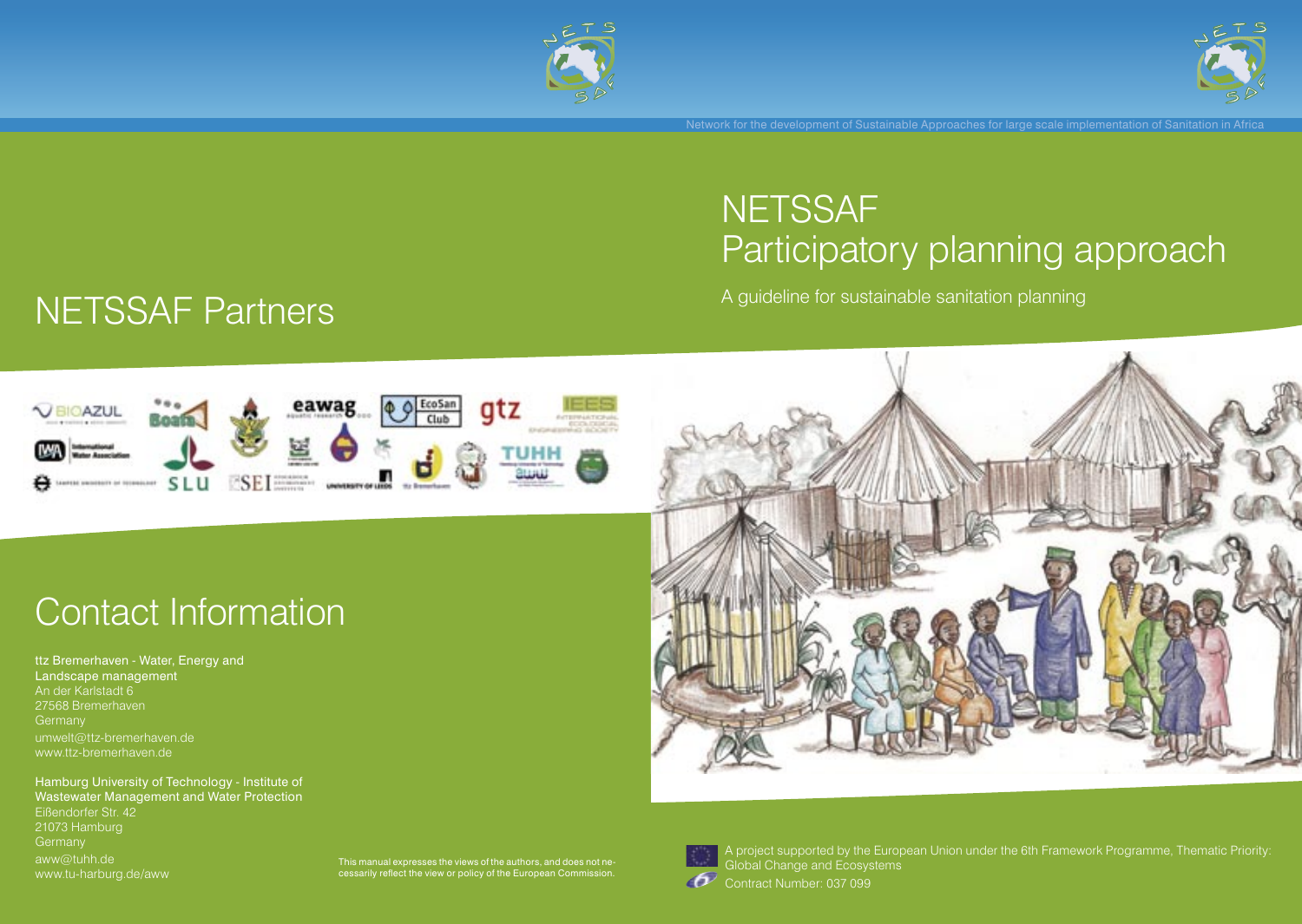### **Foreword Introduction**

Imagine that one day there is construction work starting in front of your house and you do not know why. You and none of your neighbours have been asked about the plans and now they start construction. Imagine you own a hotel and one day you see that an open wastewater drain is built next to your open air restaurant that you have just opened. No one has discussed the plans with you beforehand.

Proper planning requires stakeholder involvement. Experience shows that starting with a round table or a workshop including all that are directly or indirectly affected helps to find adequate solutions. The great expert who feels to know everything and goes ahead alone is very likely to run into trouble very soon, all those not involved are easily turning into opponents; often, not for what they dislike about the plans but for not being properly informed and given the chance to be heard. It really is crucial to involve all stakeholders and in doubt rather invite one or more, than taking the risk to miss an opinion and/or to create an opponent. This lesson is learnt too often already, no need for more repetition.

Creating demand for sanitation? Why? This is so obvious! Oh no, not for all and we as humans tend to get used to situations if they are constant and common around us. This is why options and possibilities are often more visible to someone with a fresh view from outside the community, the area, the continent. Communicating theses observations does often fail as I also know from my own experience, this should be done in a balanced procedure. This manual gives useful information how to be successful.

Evaluation of options can lead to very many possibilities, especially if source separating sanitation systems are included. Proper pre-selection adopted to the situation is crucial for not overwhelming stakeholders. In my own early planning experience I was enthusiastic in a project with my consultancy and tried hard to teach the stakeholders all of the possible options. It ended up in quite lengthy and unproductive discussion - pre-selection is crucial, and presenting with an understanding for what the participants understand.

Working in different parts of the world made me aware that in many places there is an old master plan for sanitation. They are often maybe well met but unrealistic, old fashioned adapted copies from old plans elsewhere. These plans can be quite inhibitive for innovative approaches of sustainable sanitation. A willingness to re-assess the situation including modern reuse oriented sanitation options can be a break

through, creating jobs and more income for the region. This manual intends to give support for such processes. I want to give a warning. Proper operation and maintenance are absolutely crucial for the long term success of sanitation. Creating value through reuse with possibilities of income generation can help to reach this goal. However, proper monitoring and linking income to performance with clear contracts is a key issue. Contracts should not reflect corruption in any form.

Finally some personal remarks. Maybe some of you have nodded to some of the words above and agree to the many good points in this manual. However, I see one major limiting factor especially for many African countries. For me as an European it is stunning to observe how very important the family links seem to be for most Africans. It seems to be common to give a remote family member with little relevant education a job instead of hiring a highly skilled person. This is what I then hear on the other end from several people who studied at my university and who try to avoid returning to Africa where job opportunities are often only open for those with an uncle in the right position. I adore love for the family. Can we get to an understanding that we are all part of one huge family?

You will find great procedures in this manual and I do sincerely hope that this can contribute to improving the living conditions for many people in many countries. May there be peace on our wonderful planet earth!

Hamburg, Germany, Sept. 2008 Univ. Prof. Dr.-Ing. Ralf Otterpohl

#### Table of contents

| Step 3: Description of settlement conditions, with assessment of existing sanitation situation and user priorities  8 |  |
|-----------------------------------------------------------------------------------------------------------------------|--|
|                                                                                                                       |  |
|                                                                                                                       |  |
|                                                                                                                       |  |
|                                                                                                                       |  |
|                                                                                                                       |  |
|                                                                                                                       |  |
|                                                                                                                       |  |

### STEP 1 Project Start & Launch of the Planning Process

#### STEP 2 Creation of demand for sustainable sanitation

STEP 3 Description of settlement conditions, with assessment of existing sanitation situation and user priorities

> STEP 4 Identification of feasible sanitation concepts and services

### STEP 5 Consolidation and finalisati-

on of implementation plans for sustainable sanitation

### How to use this manual

This manual is one of the outputs of the NETSSAF Coordination Action – a project funded by the European Commission, as part of its Sixth Framework Programme (FP6). The general purpose of this venture is to lay out the framework conditions for future large- scale implementation of cost-effective sustainable sanitation systems in sub-Saharan Africa. As part of this overarching objective, the aim of this manual is to provide a step-wise guidance on how to plan and implement such systems in cities (peri-urban settlements) and rural areas of West Africa, based on a framework composed of 7 steps.

This manual, which is presented to the reader as a fact sheet, is intended as an easy reference guide for navigating through the planning steps, and is aimed at planners, engineers, decision-makers (e.g. municipal officials) and medical practitioners concerned with sanitation. The objective is not only to provide them with guidelines on how to carry out sanitation planning but to convince them of the benefits of adopting a participatory approach in the planning process. Key issues related to the largescale implementation of sustainable sanitation projects are identified and analysed in a manner that uses questions and examples to illustrate the relevance of each issue and possible solutions.

We will like to stress that this manual is not a blueprint for sanitation planning in West Africa, but it is rather a guideline, which should be adapted based on prevailing local situations. These guidelines are based upon the Household-Centred Environmental Sanitation (HCES) approach developed by EAWAG (Swiss Aquatic Research Institute)/SANDEC (Water and Sanitation in Developing Countries) and provide a starting point for those active in the implementation of costappropriate water supply sanitation programmes in the developing world. It is noteworthy that the guidelines are only a quick reference and act as some printed support to the NETSSAF tutorial (available online www. netssaf.net). For more detailed information on a particular step or a specific subject, we refer the user to the tutorial, which provides details and indicates links to the respective documents, examples, case studies and web sites.

> STEP 6 Implementation

We hope the guidelines, strategies, participatory approaches and information offered in this manual will support your work and increase access to sanitation facilities in your community.

> STEP 7 Participatory monitoring and evaluation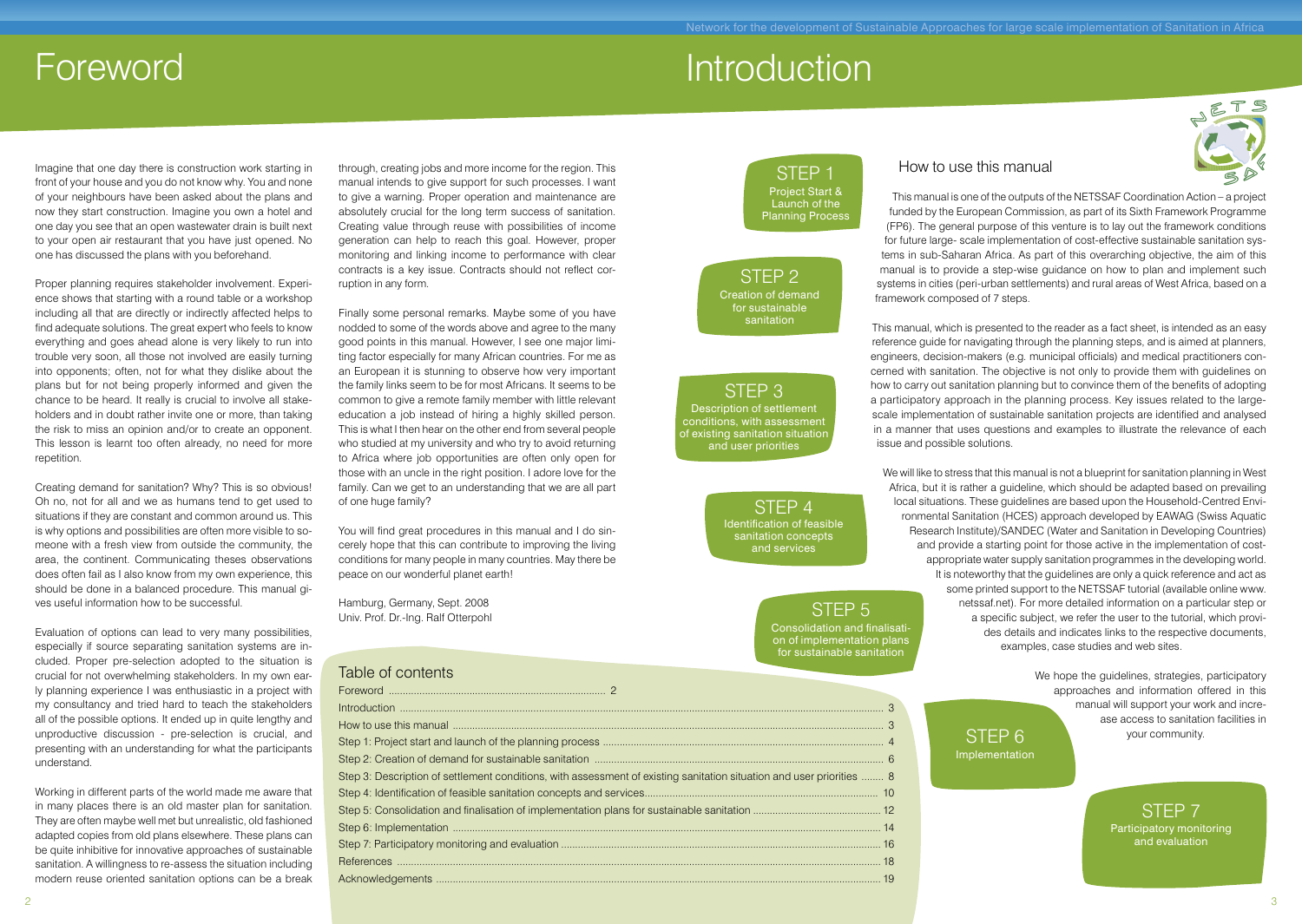## Step 1: Project start and launch of the planning process



Step 1 is the official project start and launch of activities related to the planning process. The purpose of this step is to bring together key stakeholders and unite them under a common goal. The initiator of the project (generally the local municipality) opens a dialogue and persuades key stakeholders of the need to plan and take action. These key actors are the chiefs or heads of the community as well as sanitation experts and authorities. It is important to identify and involve all directly or indirectly affected stakeholders such as end-users, members of the community, religious leaders, youth groups, women's groups, farmers' cooperatives, etc. as their involvement will facilitate acceptance of the project and ensures the success of the participatory planning approach.

This phase will define the general problem and formulate the overall goal of the project. It shall also define the project boundaries by identifying the affected stakeholder groups and clarifying the size and location of the project area. A consensus regarding the project goals and boundary conditions should be reached through a series of discussions with key actors and drafted into official documents.

#### Sub-steps

#### Sub-step 1: Initiating workshop

During the first step of the planning process, a consensus regarding the project goals and boundary conditions has to be reached through a series of discussions with

the members of the community. An initiating workshop with key stakeholders is a key activity to discuss the vision of the project. Also, agreement has to be reached on the planning framework to be used, assignment of initial roles and responsibilities for the future planning steps, particularly in steps related to demand creation, assessment of existing conditions, and monitoring and evaluation.

#### Sub-step 2: Stakeholder analysis

An identification of all stakeholders and their positions/designations should be properly carried out. These stakeholders, described as the people who directly or indirectly affect or are affected by the sanitation situation within the particular community or zone. Stakeholders are affected directly at the household or community levels, as well as those linked commercially or institutionally to sanitation services. Stakeholders are classified as primary, secondary or tertiary, depending on how they affect or are affected by the sanitation situation. Further analysis will however need to be done in order to identify the key stakeholders who will have the most influence in the successful implementation of the project as well as play an active role in the planning process.

#### Sub-step 3: Formation of the sanitation planning team

This sanitation team should be made up of the facilitator of the project, sanitation experts, and representatives from the identified key stakeholder groups, as well as the agency responsible for sanitation within the locality. It is necessary to involve the existing local structures that have the mandate to implement sanitation, if any. The roles of the members of this sanitation planning team vary and could include:

- **C** The facilitator
- Sanitation and agriculture experts
- Representatives of key stakeholders
- **C** Health workers
- Local activists / NGOs / FOBs / CBOs

#### Sub-step 4: Development of a communication strategy amongst the various stakeholders

Appropriate communication mechanisms and channels to be used to transfer information and materials, as well as to guarantee the meaningful participation of all members of the sanitation planning team have to be identified. Issues to be addressed during this stage include:

- Available options of communication channels
- Desired role to be played by each member in information transfer
- Proposal to improve knowledge transfer

#### Sub-step 5: Planning the sanitation project This phase includes:

- **Development of a memorandum of understanding**  (MoU): Members of the sanitation team should be assigned different activities and leaders should be selected. The MoU is a written document that is an outcome from the efforts of the other sub-steps. This will lead to a smooth running and proper coordination of the project, as each member will be responsible for different tasks and activities, thus ensuring active participation of all.
- $\bullet$  Creation of a preliminary financial plan: This is with regards to all the costs that might or will be incurred while carrying out the activities related to the project

#### Expected outcomes

- Definition of the general problem and formulation of the overall goal of the project.
- **D** Definition of the project boundaries by identification of the affected stakeholder groups and clarification of the size and location of the project area.
- Consensus regarding the sanitation project, planning and implementation principles in the concerned area.
- Consensus on participants' involvement, partner ships, roles and responsibilities.
- Agreement on planning approach, further tasks and activities (including a preliminary financial plan).

#### Method of stakeholder analysis

1. Identification and listing the stakeholders. During a brainstorming with the initiators of the project, a large list of possible stakeholders should be prepared. This should be as specific as possible, avoiding naming a stakeholder such as 'the government' or 'managers'. Refer to the tutorial for an example of a list of stakeholder.

2. Classification of the stakeholders (i.e. key, primary, secondary and tertiary). Refer to the tutorial for an example of a classification of stakeholders. 3. Identification of their interests in the project (perceptions, expectations, benefits, resources offered, etc.).Refer to the tutorial to download a tool for identification of end-users's interests.

4. Construction of a table to analyse the relationship between different stakeholders. This should be done according to their relative importance. 5. Development of a stakeholder participation matrix. In this final stage, potential roles and responsibilities are assigned to different stakeholders (through an event, such as a participatory workshop).

#### Methods of developing effective communication strategies

1. Ensure that the initiator or project leader is the main conduit for internal communications and encourage staff to communicate with this leader 2. Ensure that people have the time and mecha-

- nisms to communicate effectively
- 3. Develop a meeting culture and practice that promotes effective communication
- 4. Encourage effective cross-team work

#### **Products**

#### $\Box$  Initiating workshop.

- **Memorandum of Understanding (MoU), as documen** tation of an official consensus with community repre sentatives, as well as other stakeholder groups.
- Official project document, outlining the local problem, defining the overall goal and the main objectives of the project.
- Official and generally accepted decisions about the planning area and its boundaries.
- **D** Document describing the roles and responsibilities of each stakeholder.
- Work plan, financial plan and time schedule.
- $\bigcirc$  Communication strategy within the sanitation team and information dissemination strategy within the project area.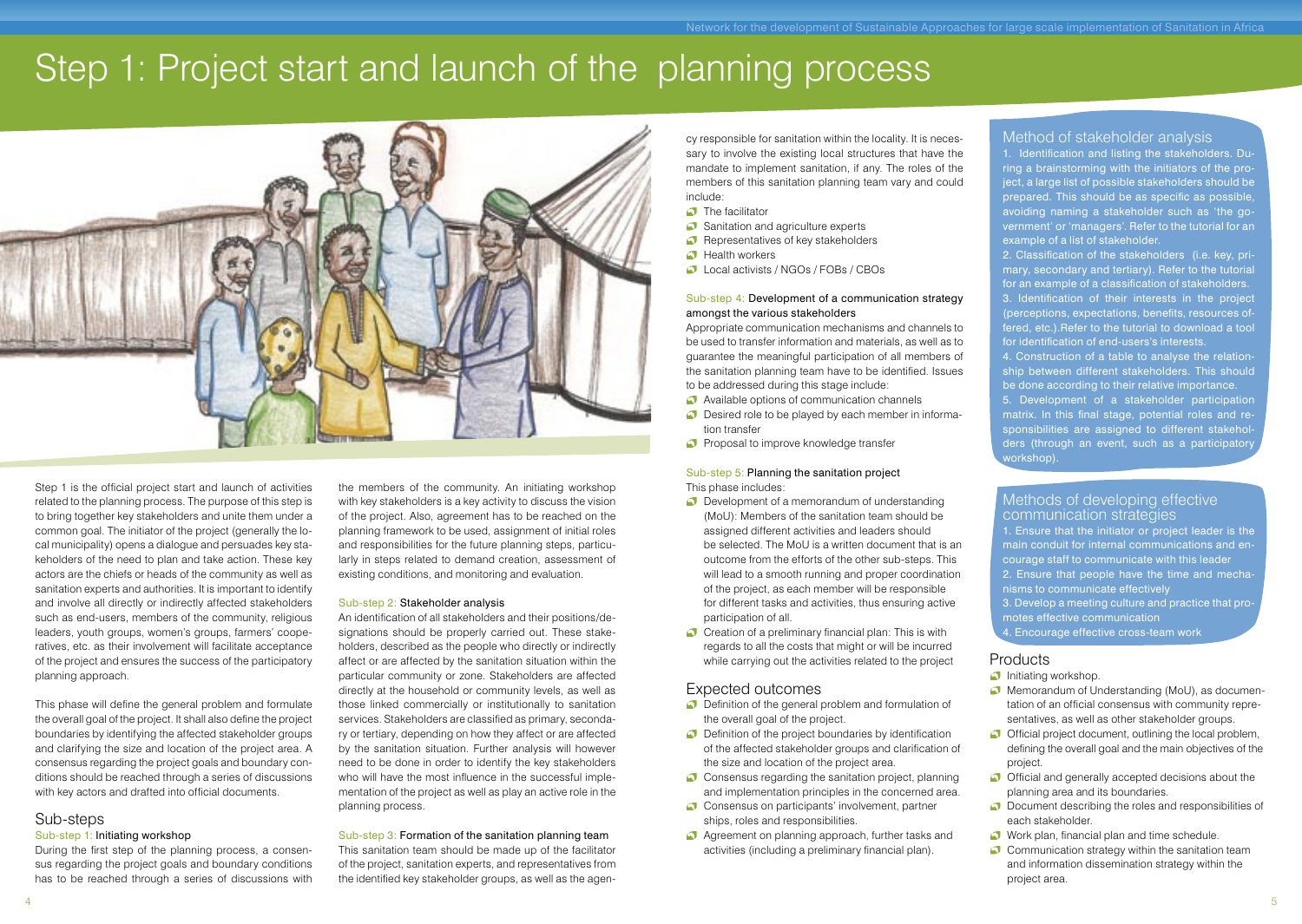## Step 2: Creation of demand for sustain able sanitation



Even when there is impetus for sanitation improvement among the municipal authorities, the level of demand within the general population may be much lower. Since sanitation requires intervention at both household and community levels, raising the demand for such services from individuals is of paramount importance for the project's success. Therefore, this step focuses on creating demand for sanitation services, by raising awareness through dissemination and information campaigns aimed at create behavioural change among members of the community.

Demand for sanitation is created when end-users have motivation, opportunity and ability to purchase sanitation technology which suits their needs. The promotion of sanitation and hygiene is most effective if seen and designed from a holistic point of view. It implies creating and exchanging knowledge in three areas:

- 1. enabling environment including (…), 2. social attitudes and software
- (e.g. hygiene education, behavioural change), and
- 3. technologies and hardware (e.g. different types of sanitation systems, operation and maintenance procedures, resource reuse opportunities).

Only a joint promotion of all three areas of sanitation is needed to obtain the maximum health and socio-economic benefits.

Demand creation is an on-going activity throughout the planning and implementation processes and beyond.

#### Sub-steps

#### Sub-step 1: Identification of the different drivers of sanitation in the different levels of the community

In order to create demand for sustainable sanitation within any locality or community, it is necessary to identify what the community members actually desire, as well as to identify what aspects of sustainable sanitation will be of most interest to them. Once these drivers of sanitation are identified, they will be used to convince the community to adopt sustainable sanitations

#### Sub-step 2: Awareness raising campaigns targeting stakeholders

This is the step where demand for sanitation is created, and this has to be achieved through awareness building. Awareness raising is a strategy to bring different stakeholders in the process of planning and implementing sanitation, in order to incorporate those actors who are usually left outside the decision-making process. Awareness raising should focus on sanitation promotion and hygiene education and should take the form of dissemination and information campaigns aimed at positively influencing attitudes, behaviours and beliefs. An effective awarenessraising campaign strategy will employ a variety of different communication approaches and techniques to ensure that the central message is received and understood by a diverse audience. These awareness raising campaigns demand time and financing, therefore, there should be

adequate support for planning, promoting and performing these activities. Such support will include fund raising, monitoring and networking.

#### Sub-step 3: Creation of a suitable supply chain

Stimulating the demand for sustainable sanitation will put a high pressure on the supply side of components, such as toilets, pipes, latrines, as well as qualified service providers. Thus, there is a need to organise a suitable supply chain, identifying companies and suppliers that could cover the demand. Local authorities and the Chamber of Commerce and Industry should be capable to provide information about who offers the needed services, materials and equipments.

#### Expected outcomes

- $\Box$  Increased awareness about the linkages between sanitation, hygiene, improved living conditions, personal health and agricultural use (soil productivity improvement, crop production).
- Improved standard of knowledge of the social, eco logical and economic advantages of sustainable sanitation systems in the local context.
- **Increased demand for sanitation infrastructure and** services amongst the local population.
- Awareness raising activities carried out. These may include workshops, distribution of flyers, school competitions, etc.
- Active participation of members of the community in the decision making process.

#### Products

- Strategic plan of an awareness raising program on sustainable sanitation in the community.
- Established learning alliances for sharing and spreading sanitation information.
- Well defined sanitation supply chain.
- $\Box$  Material which shall support the various awareness raising activities (e.g. posters, flyers, radio commercials).

#### Methods for identifying sanitation drivers

- Workshops: selected members of the commu nity should be invited to workshops where they will be asked about their needs and priorities regarding sanitation and related issues such a health and hygiene, food security, etc..
- $\heartsuit$  School essays: school children can be asked to write short essays to what extent they and their parents could benefit from proper sanitati on as well as clean environment.
- $\bigcirc$  House-to-House visits: paying visits to homes within the community could prove helpful as families could be asked about their expecta tions towards sanitation.
- $\Omega$  Community meetings/durbars to discuss sanitation conditions, problems, solutions, etc.

#### Examples of awareness raising activities

- Workshops: members of the community are invited to workshops where they learn about the importance of and need for proper sanita tion, as well as create a desire for proper sani tation systems.
- C Community activities, such as games or com petition for children, could be organised to present and discuss issues on sanitation.
- $\bigcirc$  A popular event would be to launch the project by an official (Minister, Major, Parliamentary, etc.).
- Essay competitions could be organised in schools where students are invited to write about the need for proper sanitation.
- **Posters containing information on sanitation**  could be placed in town centres, railway and markets.
- $\Omega$  Distribution of flyers.
- $\bullet$  Photo exhibitions highlighting good and bad sanitation practices.
- $\heartsuit$  Promotion in local radio stations with talkshows (call-ins) and other publicity.
- $\bullet$  Promotion among the private sector (private companies) to sponsor events.
- $\bigcirc$  Lobbying with religious and sociocultural leaders.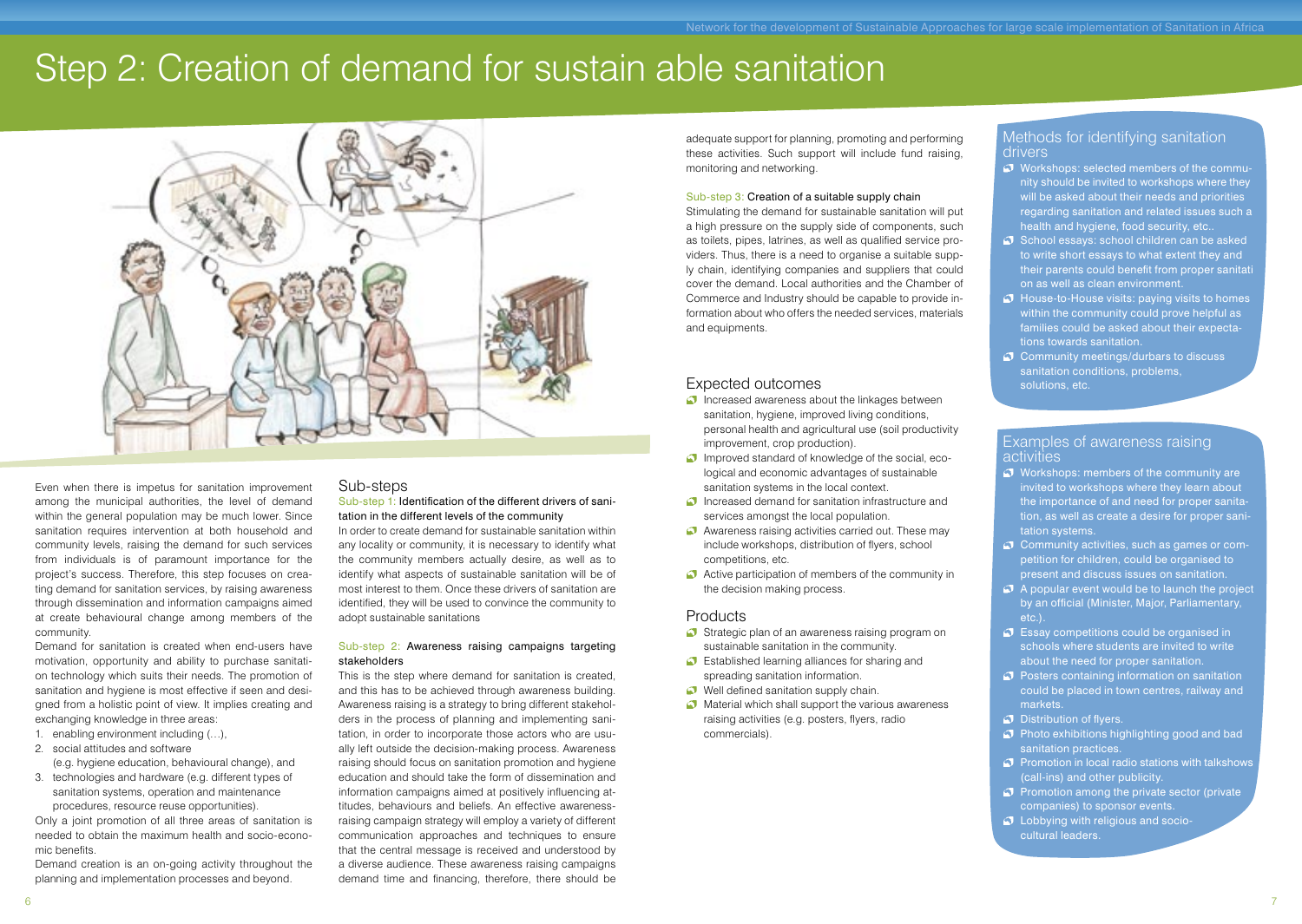### Step 3: Description of settlement condi tions, with assessment of existing sanitation situation and user priorities



The purpose of this step in the planning procedure is to collect the background information necessary to determine the requirements for a sanitation system from both technical and user perspectives. That information provides the technical and non-technical details required for system designing, as well as identifying and prioritising community needs related to sanitation. This step is performed through a comprehensive, participatory assessment of local settlement conditions, the current level of services and users' attitudes towards sanitation across the domains of the project area.

The goal of this step is not only to facilitate participatory decision-making later on in the planning process, but also to enable future designs to meet user needs and address the operation and maintenance challenges of day-to-day service delivery. The information collected during this step will be used to identify what is available and what is missing in terms of sanitation, as well as detailed information about the priorities of the users. This will be fed into the next step of identifying the feasible sanitation options and concepts.

#### Sub-steps

#### Sub-step 1: Conducting an integral evaluation

A variety of tools exist for participatory information gathering and creating dialogue about important community issues. Tools such as Participatory Rural Appraisal (PRA)

and Participatory Analysis for Community Action (PACA) aim to identify community problems and to plan solutions with the active participation of the community members. These tools can be useful entry points for assessing the existing situation and can easily be built into the processes started in steps 1 and 2

#### Sub-step 2: Gathering of technical information on the existing systems

This should be gathered through an analysis that seeks to understand the status of the various flow-streams in each domain. The main goal is to collect information regarding the area's sanitation systems (if existing) and their level of integration in the settlement structure. Technical requirements for the proposed system will depend on a thorough assessment of information regarding excreta and solid waste disposal practices, water availability, stormwater drainage, and fertilization/crop production practices in the area.

The technical information on the existing system should cover issues such as:

- Inventory of existing household level sanitation technologies, hygiene practices, and their perceived benefits
- **Description of the conditions of the existing sanitation**  system components and operation & maintenance procedures carried out

Sub-step 3: Identifying the socio–economic situation of the settlement

The system requirements will also depend on the social and economic situation of the settlement. In designing feasible sanitation systems it is necessary to understand how user perceptions of sanitation, their hygiene practices, economic possibilities, as well as the existing institutional framework will affect decision making. In determining requirements for management and operation of the system it is also of interest to reveal the stakeholders' capacities (e.g. know-how, skills, manpower, equipment, financial resources). The sanitation planning team will collect information through stakeholder workshops, field studies and report on issues such as:

- Description of local physical conditions (e.g. population size, density, etc)
- Assessment of the community's resources, literacy and education level, land ownership, farming practices, and occupations

#### Sub-step 4: Identification of user priorities

Sanitation system introduced to the community must have the acceptance of the users and be in line with the users' priorities. Users' priorities may depend on a number of factors such as:

- $\bullet$  existing sanitation practises and traditions
- **C** knowledge about alternatives
- cultural and religious beliefs
- **b** household income vs. cost of system
- $\bigcirc$  farming practices

Based on a community participatory approach, a set of techniques which could focus on group discussions, neighbourhood social mapping, transect walks and household/school hygiene self surveys, could be applied to collect information regarding user priorities in order to compile a preliminary list of requirements for a sanitation system. This will be used in Step 4 in identifying feasible sanitation solutions.

#### Sub-step 5: Identification of external factors

In addition, the assessment must look beyond sanitation issues to identify the external factors that drive decision making in the community and understand how they can be accounted for during the planning process. External factors include:

- **C** Local conditions (temperature, humidity, rainfall and its variation, evapotranspiration)
- Soil/ground conditions (type of soils, infiltration capacity, geology, topography)
- Water related characteristics (flooding, source of water, availability of water, groundwater (risk for con tamination)

Suggested tools for conducting an integral evaluation

- Conduct workshops with the users, farmers (potential resource re-users), authorities and the service providers, to identify the existing situation and desired functions of the sanitation system
- Assessment of community's capacity (public and private sector's) to participate and imple ment actions
- $\bigcirc$  Holistic analysis of the available resource base: human resources, institutional capacity, technical capacity, financial resources, legal framework, land-ownership arrangements
- $\bigcirc$  Situational analysis of regional and national issues such as political structure and stability, government policies, and foreign aid that can impact civil improvement projects (war, drought disease, international debt, inflation, etc.)
- Use of participatory assessment tools, e.g.: semi-structured interviews, key-informant interviews, transect walks, observations, household surveys, community mapping, etc.
- **Institutional factors (legal framework (both on local**  and national level), decision making power at local level)

#### Expected outcomes

- **O** Detailed information about the sanitation situation and the settlement status of the project area.
- $\bullet$  Knowledge about the population's priority concerns, perspectives on sanitation, and expectations from the project.
- $\bullet$  Preliminary list of the requirements for a sanitation system in the settlement which will be used in Step 4 for the identification of feasible sanitation systems.

- Assessment of detailed and valuable information on the area's sanitation situation, including current sanitation systems, service providers, possible linkages to fertilization/crop production, technical and environmental constraints.
- Compiled detailed data on the technical, economic health and environmental conditions in the project area.
- $\Omega$  Documentation of the desired functions of the sanitation system and services as identified by the users, authorities and service providers.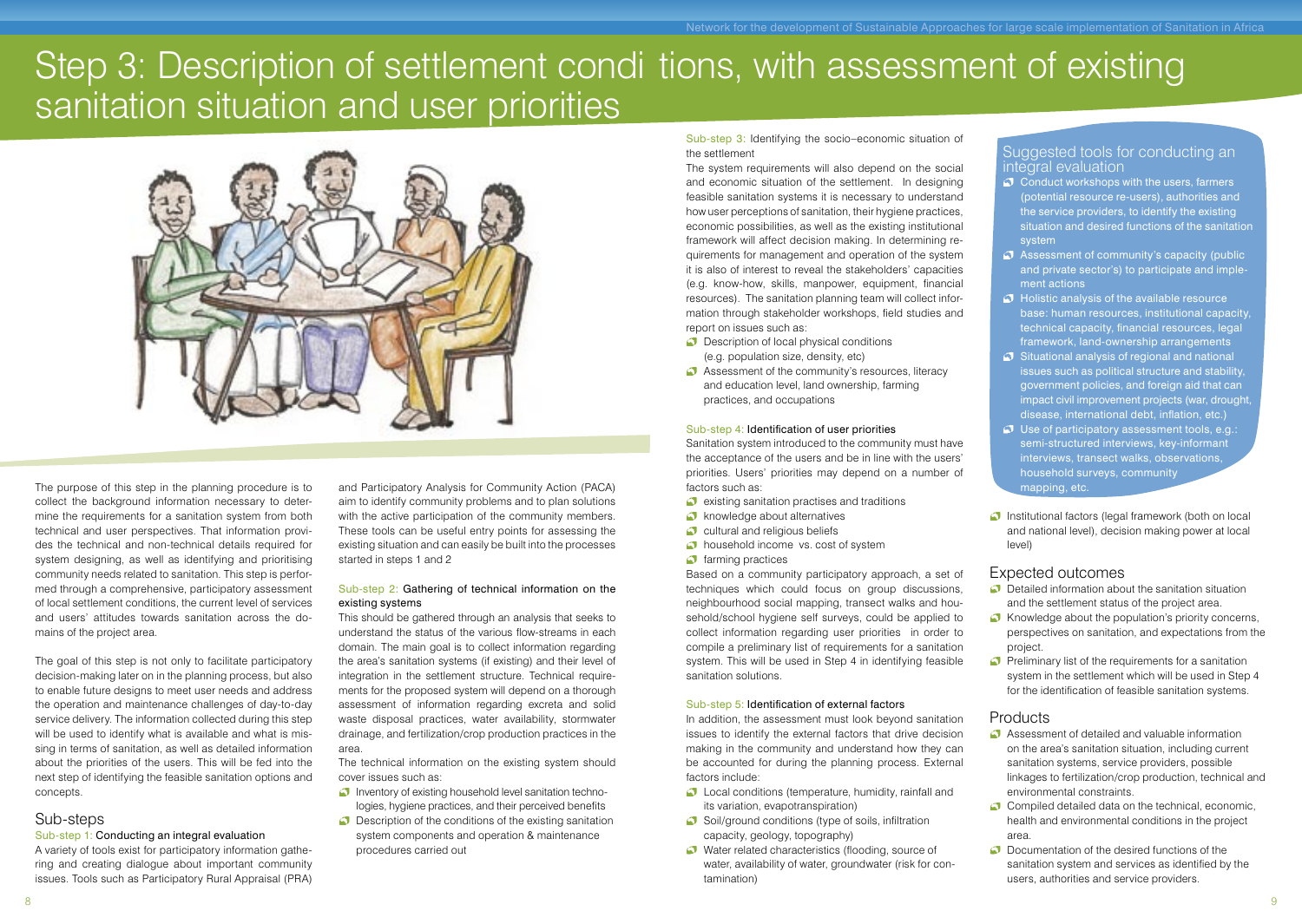## Step 4: Identification of feasible sanitation concepts and services



The overall objective of this step is to reach a decision about suitable sanitation system(s), considering technical and non-technical issues of sanitation systems and technologies, as well as the outcomes of Step 3, thus creating a list of the potential feasible sanitation concepts. This step includes the process of identifying the feasible systems, evaluating and piloting potential options, comparing alternatives, and finally selecting the most appropriate sanitation systems through a participatory decision-making process.

### Sub-steps

#### Sub-step 1: Understanding and shortening the list of possible options

A sanitation system considers all components required for the adequate management of human wastes: the users of the system, the collection on household level, transport, treatment, and management of end products (human excreta and solid waste, greywater,). Each system represents a configuration of different technology components that carry out different processes on specific waste flows and have particular management, operation and maintenance conditions. In one project area it is likely that the local conditions require a combination of several sanitation systems in order to fit the framework conditions and meet the demand.

#### Sub-step 2: First participatory analysis (technical and demand factors)

After the expert pre-selection and evaluation of sanitation options, a participatory decision making process can be started. A full-day workshop to explain the pre-selected options offers a good opportunity to kick-off the community participatory process. The goal of the workshop is to bring together reflections, concerns and priorities of community with a goal of agreeing on desirable systems. There is always the possibility that such an agreement is not achieved during the first workshop, but based on the feedback gathered, the options can be refined, adjusted, and re-designed to suit the user priorities and experiences. This iterative process has to continue until a consensus is reached.

#### Sub-step 3: Systems exposure (piloting and construction of units)

The objective of this sub-step is to create awareness on pre-selected options and give stakeholders the opportunity to obtain "real-life" experience, thereby potentially enhancing demand. The following two approaches can be envisaged:

- Constructing and setting up good-practice demonstrations
- Conduct study tours to existing facilities and respective interactions with existing users

The goal is to enable the stakeholder group to make an informed choice on their sanitation system components, by building on their own experiences with various sanitation schemes. By giving stakeholders time to use, operate, maintain, discuss and reflect on the options provided in the setting of their own home, they will be more able to contextualise the systems and propose creative, site-specific adaptations, which can then be integrated in the final designs.

#### Sub-step 4: Comparison of alternatives

Another participative workshop with the community will be needed to collect and analyse the experiences on the exposure sub-step. The goal of this workshop is to bring together the reflections of the members of the community regarding the demonstration units and the visited show cases, thus gathering feedback on the users' perspectives and understanding of the systems. It is also essential that the engineers and planners involved are willing to listen to suggestions, integrate innovative proposals, work around

local barriers, and generally be flexible to a process that will not be short or clearly defined. The pre-selected, from a planner's point of view appropriate, options have to be adapted, based on the information gained from sub-step 3. These revised options will be required in sub-step 5.

#### Sub-step 5: Final decision making process

Based on the information gathered during the previous sub-steps, a revised set of system alternatives is created and presented to decision-makers at a final workshop. At this point, the sanitation planning team should come with cost estimation and the availability of construction material, tools, skilled labour and other essential components for the construction works. The target of this workshop should be to conduct a participatory decision-making process integrating all stakeholder groups with the intention to reach an agreement on the option considered most appropriate. The process is iterated until a mutually acceptable system is agreed upon by experts (in terms of the technical robustness) and stakeholders (in terms of usability and affordability).

### Expected outcomes

- Pre-selected feasible sanitation systems and technologies by sanitation experts and planning team.
- Pre selection presented to stakeholders.
- Selection attributes, criteria and their priorities for a qualitative evaluation are revised.
- Selection of sanitation units (incl. locations) required for exposure step.
- **Participatory decision making processes conducted,** targeting agreement on most appropriate system.
- $\bigcirc$  Stakeholders are aware of the variety of possible concepts and have the possibility to test and use some of the optional system components.

#### **Products**

**Description of sanitation system options.** 

- $\bullet$  Tailor made assessment criteria to evaluate the options given conditions.
- Evaluation matrix of sanitation options by experts. First short list of options to present to stakeholders.
- Community workshop to discuss pre-selected sanitation systems.
- Conduction of exposure steps by construction, operation and maintenance of various demonstration units or visits to already existing treatment plants.
- Community workshop to gather users's opinion from the exposure step.
- **Agreement on chosen sanitation system.**
- **O** Document outlining the final decision of sanitation system and service concept.

#### Elements of a sanitation system

1. Products: Urine, faeces, excreta, blackwater (i.e. toilet water), greywater (spent water from all nontoilet fixtures such as bathrooms, laundry area, kitchen, etc.), faecal sludge and beigewater (i.e anal cleansing water) are the products of sanitation systems. They have classically been known as a "waste", however the sustainable sanitation approach considers the option of reusing the water, the nutrients and energy present in the human excreta.

2. Processes: A process step can contain, transform, or transport products to another process or a final point of use or disposal. The processes include: User Interface, On-site Collection, Storage & Treatment on-site, Transport, Treatment off-site, Reuse and/or Disposal.

3. Flowstreams: This describes the path that the product takes as it moves from the point of generation to the point of disposal: from 'cradle to grave'. It could be described as the lifecycle of the product as it passes through the various process steps, which transform and transfer the product to its ultimate release into the environment. Different flowstreams are those which contain blackwater, greywater, faecal sludge, urine, excreta, faeces, etc.

#### How to gain the opinions of the stakeholders

1. Surveys and/or questionnaires can be used to obtain personal, potentially private information from a large number of people during a guided session or from private household visits.

2. Pocket voting is a simple technique to use for a limited number of questions- e.g. which of three options do people prefer. Stakeholders are given a number of chips (stickers, paper squares, etc.) and allowed to put them into the 'pocket' which they like best.

3. Focus group discussions are a good way to break down large groups into smaller more manageable groups with more unified ideas: different groups could include women, religious leaders children, farmers, etc.

4. Well-moderated public meetings where people are allowed to stand and speak are good where there is an opportunity for everyone to be heard, and where there is good leadership and moderation to prevent anyone from dominating or disrespecting the views of others.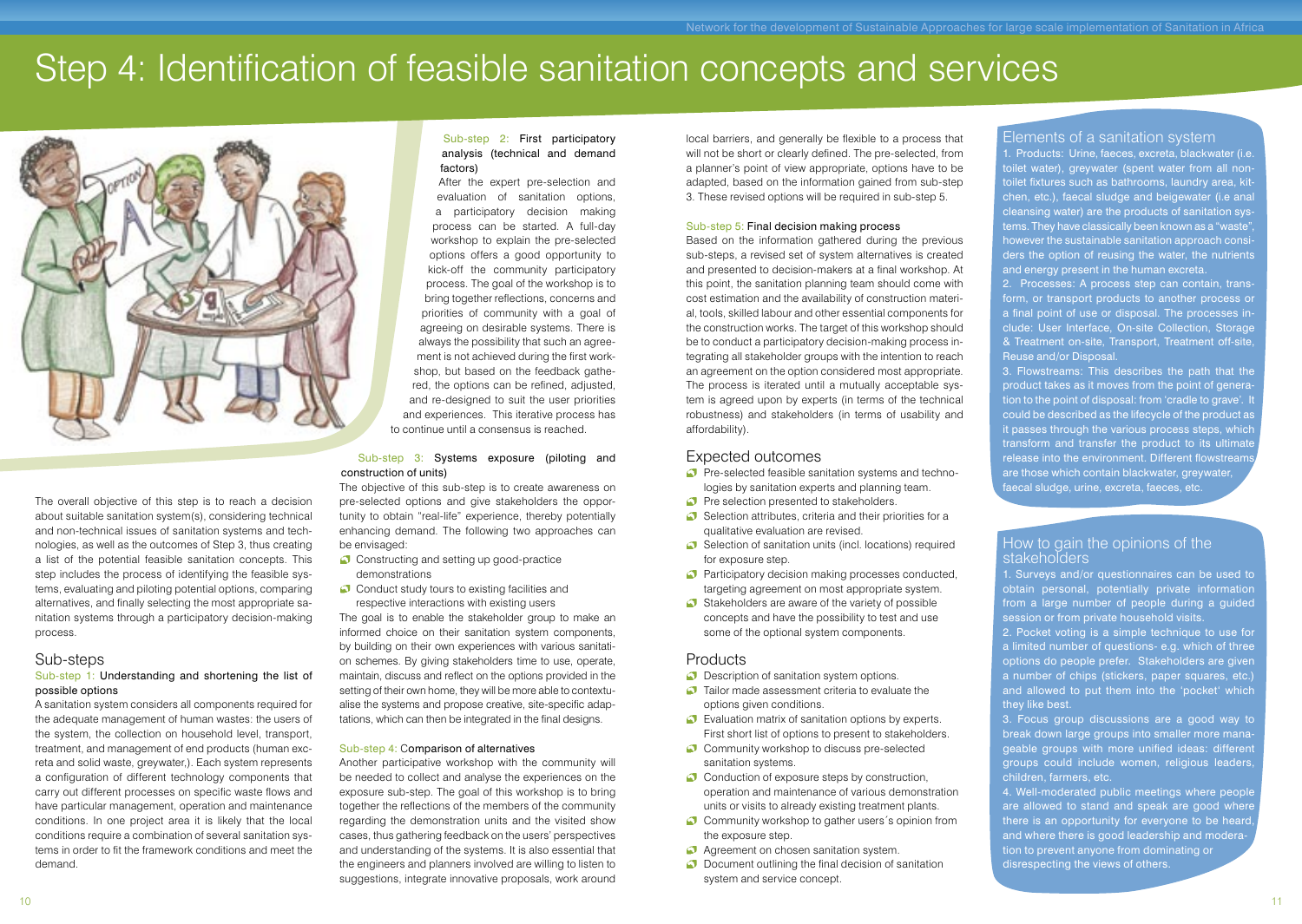### Step 5: Consolidation and finalisation of implementation plans for sustainable sanitation



Having identified the feasible sanitation systems, the stage is set to prepare a master action plan for implementing the systems. Thus, the focus of this step is the development of a plan where (preferably) the sanitation planning can be integrated in the overall planning for the area (solid waste, etc). The master plan will take into consideration the financial, technical, institutional and human resources needed to achieve the interventions. Therefore, the objective of this step is to describe how to organise and deliver these four areas in an integrated way. The master plan should lay out clearly defined activities and specific calendars. It must be developed in close cooperation with the entity/body responsible for the sanitation implementation, with strong support from the stakeholders. In addition, the master plan has to suggest a management system for directing the implementation process and procedure for monitoring and evaluation of the process.

#### Sub-steps

Sub-step 1: Planning and designing the infrastructure Once the stakeholders have selected the sanitation option(s) that fulfil(s) their demand, the technical design of the sanitation system has to be prepared by engineers and specialists. The preparation of the design could be done by the sanitation experts, members of the planning team or it could be prepared through a bidding process. In a competitive tendering process, engineering companies are called to present a proposal that reflects the needs of

the community laid down in a document called Terms of Reference (ToR). The ToR describes the purpose and the expected results of the sanitation project, setting out a road map and stating what needs to be achieved, by whom and when. The data gathered in step 3 (technical, socio-economical, users priorities and external factors) is the background information to be presented to the engineers, which should be followed by specific objectives, the desired functions of the sanitation system, practical considerations, and the scope of the project

#### Sub-step 2: Community technical capability evaluation

In case of community-managed projects, the actual construction, operation and maintenance of the sanitation units will be carried out by members of the village. Therefore, the sanitation planning team, particularly the engineers and sanitation experts, need to evaluate the human resources available in the project area to identify potential manpower. Furthermore, such an assessment will help to identify the training needs of the members of the community, helping to design the capacity building strategy. A community workshop will assist identifying the existing technical capacity for construction and maintenance activities, and ensure the appropriate participation of different stakeholders.

#### Sub-step 3: Institutional frameworks

In this sub-step, the importance of institutional support in sustainable sanitation is outlined and stressed. The goal

of institutional support is to develop incentive structures to induce the participation of key players at all stages. The institutional arrangements will include definition of the roles of local governments, beneficiaries, private sector enterprises, non-formal institutions, NGOs, CBOs, FBOs, government departments, and development partners (external support agencies), ensuring that women groups and beneficiaries are included in the implementation plan. The authorities will play an important role of providing institutional framework/support for the long term sustainability of the systems.

#### Sub-step 4: Developing a financing approach adapted to the given area

A sustainable expansion of sanitation coverage can only be achieved if potential users have the financial capacity and willingness to pay for the new facilities and cover their subsequent operation and maintenance. Experts agree that with the right financing and institutional arrangements services can be provided at affordable costs. Therefore, this step will propose ways of mobilising resources and developing financing approaches that make the most of the resources. Many financing approaches exist, but the choice of specific financing mechanisms will depend on the local context. One commonly used approach is the cost-sharing model that encourages users to contribute (according to their ability & willingness to pay) for the services that they have chosen as best meeting their needs. The challenge for this model is to identify appropriate cost-sharing arrangements for different neighbourhoods in a peri-urban or rural community.

#### Sub-step 5: Building a sanitation program master plan

Once the previous sub-steps have been completed, the sanitation planning team needs to bring together the financial, institutional, technical and human resources decisions and approaches into one master plan. This final document should provide a comprehensive vision for the implementation of the project in an integrated approach. The master plan must be adopted by the government and should be integrated into the development policies of the region. The master plan has to be revised and updated on regular basis, reflecting the progress in the various activities and a resulting change of the local conditions. At least all three years the master plan has to be updated thoroughly.

#### Expected outcomes

- Sanitation experts and other key-stakeholders have a clear understanding of the requirements for imple mentation.
- $\bullet$  The technical capacities of members of the community are assessed as well as the training needs.

Challenges in developing an institutional framework

The term "institutional framework" refers to a set of formal organisational structures, rules and informal norms for service provision. The key principles informing the institutional vision are as follows (adapted from DWAF 2008):

- $\bigcirc$  the need for a clear definition of roles and responsibilities;
- $\bullet$  the separation of regulatory and operational responsibilities;
- $\Omega$  local government is responsible for ensuring water & sanitation services provision;
- $\bigcirc$  flexibility in terms of scale and type of water & sanitation services provider;
- $\bullet$  the private sector and civil society have a role to play;
- $\Omega$  management must take place at the appropriate level;
- $\bullet$  building on existing capacity;
- $\bullet$  the need for transformation and policies sensitive to gender differences.

#### Strategic measures for reducing the cost of sanitation services

- 1. Choose an affordable technology
- 2. Select an appropriate level of service
- 3. Select design standards in the light of the local situation
- 4. Improve management efficiency.
- $\bullet$  The roles of the different stakeholders during the implementation stage are defined.
- **Financing model is developed.**
- **T** Technical, financial, manpower requirements and institutional aspects of the sanitation program are clearly defined.

- **Terms of reference (ToR).**
- $\bullet$  Technical design of the project including drawings and specifications.
- Workshop to identify the technical capability of the community.
- **Institutional framework**
- **Master plan of the sanitation program including tech** nical, financial, institutional and human resources issues, as well as elements related to operation and maintenance and sustainability of the project.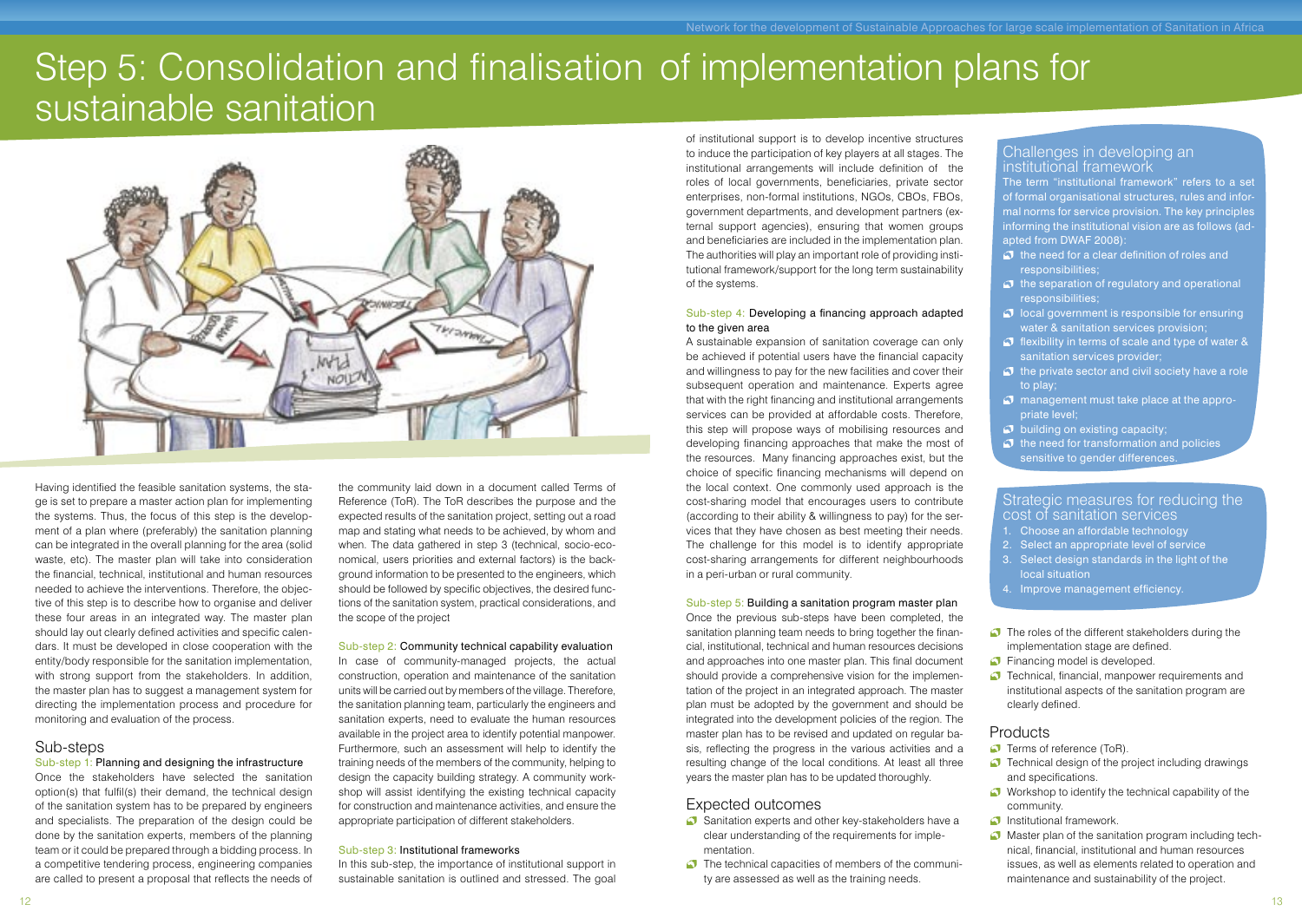### Step 6: Implementation



The members of the sanitation planning team are still the project leaders in this step; however, sanitation experts and engineers will be the persons in charge during the technical implementation. The project can either be implemented through a formal construction contract or a voluntary community approach. In the first case, a tender will be needed for the construction of the sanitation systems. Other procurement strategies could be a design and build scheme,

or a build, own, operate and transfer conception (BOOT). When formal contracts are used, there is the risk of leaving out the social framework and the needs of the users. Therefore it is necessary to involve the community during the implementation step, in order to create ownership of the sanitation system. Independently of the procurement strategy to be selected, the implementation phase is divided into the initiation and controlling phase, capacity building, construction of units, and operation and maintenance. In sanitation programs where the reuse of the sanitation products is foreseen, an entire marketing sub-step is needed to position the products in the market.



### Sub-steps

#### Sub-step 1: Initiation and controlling phase

The implementation process requires adaptive and flexible project management through continued feed-back via a controlling system, which includes monitoring and evaluation. Therefore, it is useful to develop practical management guideline for implementation based on the sanitation master plan, which should include M&E activities necessary for the required adjustments and fine-tuning during the implementation process. In turn, this implies a need to make on-going adjustments in budgeting, timelines and design to ensure that the project is implemented as per the schedule, and as planned. It is important to recognise that implementation takes time and external constraints should be factored in (i.e. seasonality in availability of community engagement / resources).

#### Sub-step 2: Training activities

Training activities will target technicians, masons, users and other service providers. These activities aim at building the required capacities for the implementation. In West Africa, authorities not only wield considerable influence over the populations but control most of the communication channels and have a good mastery of the local set up and customs. Unfortunately, their limited knowledge on sanitation related issues often presents a barrier for the promotion and implementation of sustainable sanitation options. Therefore, in order to change their vision of sanitation awareness can be created and strengthened in authorities through information, education and training. Communication will be undertaken for awareness raising and community mobilisation. To achieve this, a clear strategy, within the continuous step 2, should be established in the frame of the capacity building plan, including all ways and means available locally, e.g.:

- **Television, radio**
- **Workshops**
- **Theatre pieces, film/DVD projection**
- **Door-to-door interviews / information**
- **Distribution of flyers / Posters or information posting**

#### Sub-step 3: Construction and installation of infrastructure

A practical implementation plan should be prepared by the sanitation planning team to define real time schedule of delivery of services such as:

- when the purchase of materials is completed.
- when the excavation is finished,
- when the structures of the buildings are constructed,
- when the commissioning is expected.

#### Sub-step 4: Operation and maintenance

Operation and maintenance starts once facilities are in place. However, they need to be taken into account from the beginning in order to achieve the maximum benefit of the system. Successful O&M require following an "owner's manual" prepared by the contractor and engineer at the onset of the planning process. This should spell out a schedule and procedures for maintenance and should also include methods to carry out tasks such as bookkeeping, paying employees, collecting bills (utility management), inspection, refurbishments, replacement of parts, etc. Therefore, it is important to come with an integral framework for operation and maintenance. As part of sub step 6.2, training should be available for operators, who should be trained before the community takes over the system.

#### Sub-step 5: Marketing of sanitation products

The products of sustainable sanitation systems have proven to be great fertilizers and soil conditioners, however the application in agricultural land is not always feasible in every country because of economical, institutional or even legal aspect. Furthermore, in many cultures the use of human excreta is still a taboo and surrounded by many fears. Therefore, a powerful marketing campaign of sanitation products would be essential to ensure the sustainability of the system that includes reuse of sanitation products.

#### Expected outcomes

- $\bullet$  The requisite knowledge and skills for implementation at all levels (institutional, household, enterprises, etc.) developed
- Sanitation infrastructure constructed, installed and in operation.
- SME & cooperative able to install, maintain and repair as well as commercialise recyclates (i.e. compost and urine) as natural fertiliser to the agricultural sector.
- A new marketing strategy to promote income and job creation through local SMEs (provision of required sanitation wares and services) developed.
- More professionalised construction sector providing new products in sanitation in place.

- Films, posters, brochures for information, and awareness raising.
- Manual and modules for capacity development.
- Kits for workshops.
- Guideline for construction of sustainable sanitation systems.
- Alignment of support systems for O&M and M&E. User's manual for O&M.
- **O** Document on the standardization of the sanitation facilities.
- Guidelines/posters for the use of the sanitation facilities.
- Guidelines/posters for the re-use of sanitation byproducts.
- Map of the locality with installed sanitation facilities.
- $\Box$  Survey/questionnaire for assessing impact of the project implemented.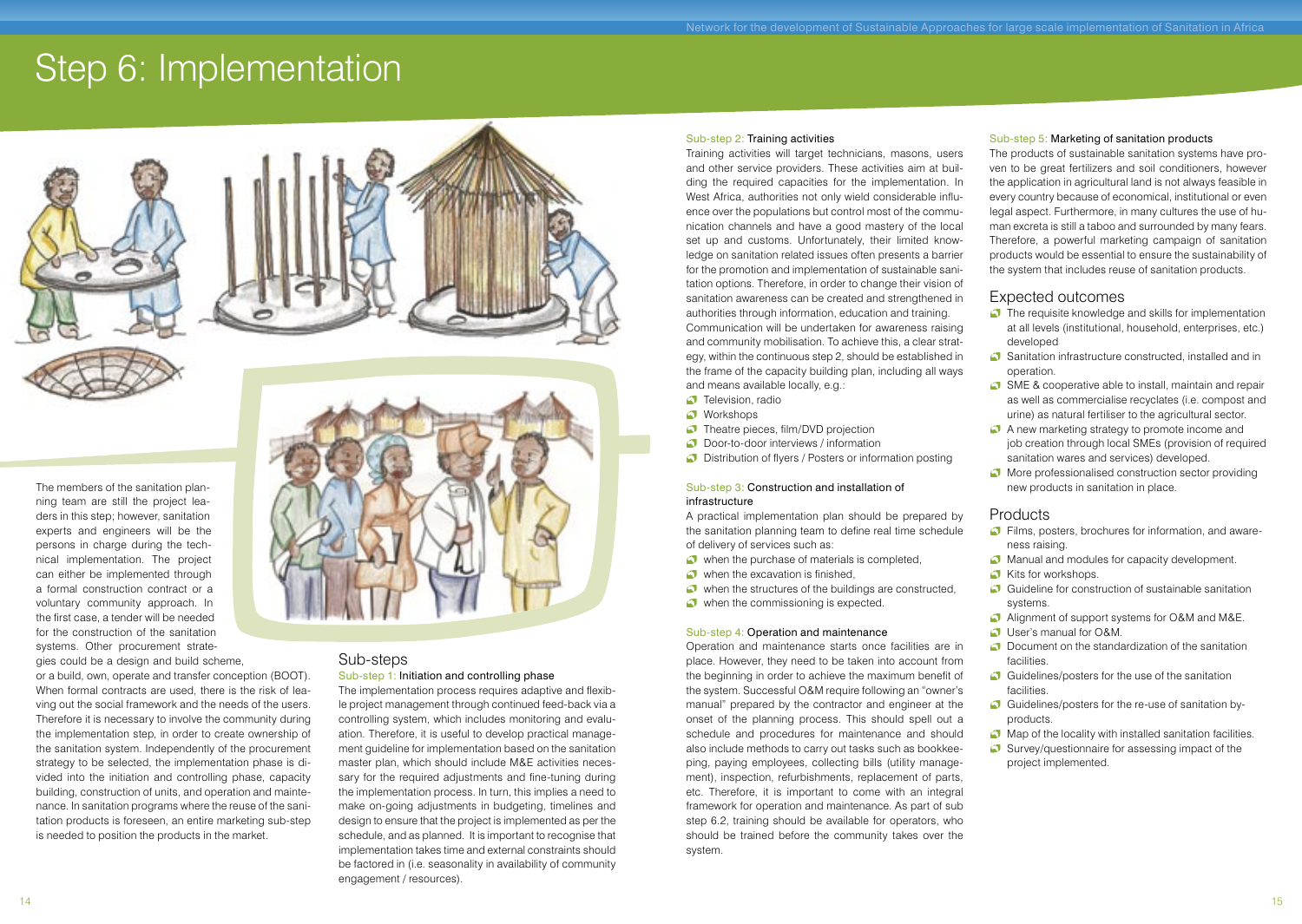## Step 7: Participatory monitoring and ev aluation



work for defining expected results, at all stages of the project, will be developed. This is called monitoring and involves a routine gathering of information on all aspects of the project by regular observation and recording of project activities to check how they are progressing. The information gathered is used in making decisions for improving project performance based on a comparison of goals and objectives of the sanitation program. As monitoring is an integral part of the project - from start to finish - , it must take place during all the stage of the project cycle.

In this step, a strategic and measurable frame-

Evaluation is the process of making value judgments on what the project has achieved in relation to its planned activities and overall objectives. It involves the use of indicators which are qualitative and quantitative criteria, for assessing the results. The project planners and implementers have to identify and agree on such monitoring indicators for each activity. The indicators should be pertinent, explicit and objectively verifiable. Their role is to show the extent to which the activities related to every objective have been achieved. There are four main types of monitoring indicators: input, output, outcome and impact indicators. Refer to the tutorial for the definitions and examples of these indicators.



#### Sub-steps

Sub-step 1: Planning monitoring and evaluation: integrating monitoring into all stages of the project cycle A sanitation project aims to improve the sanitation situation of a particular community within a given time frame. This is achieved through a number of stages, each involving a series of activities that require investments in terms of time, money, human and material resources. Worthy of note are the planning, implementation and evaluation stages, in which monitoring should be integrated.

The planning phase: monitoring should be integrated into all phases of the planning process beginning from the situation analysis, problem identification, definition of the goal, formulation of strategies, designing a work plan to budgeting. Planning should indicate what should be monitored, how monitoring should be carried out and who should monitor. The monitoring activities should be shown on the work plan. The plan

for monitoring should be agreed upon by the stakeholders at the beginning of the project.

- $\Box$  The implementation phase: All the planned activities are put into action at this stage. Monitoring is important here to ensure that the activities are implemented as scheduled.
- $\bullet$  The evaluation phase: Evaluation provides a picture of the extent to which the intended objectives of the activities have been achieved. Evaluation should be done before, during and after implementation.

#### Sub-step 2: Levels of monitoring: community, district, national and donor levels

Monitoring should be carried out at all levels with a mechanism of giving feedback to all people at each level.

- Monitoring at community level: The purpose of monitoring at this level is to improve the implementation and management of the project. It involves monitoring performance in relation to turning the inputs into outputs. There are three main objectives for monitoring at the community level: (i) ensuring that the projects are implemented on time, (ii) that they are of good quality and (iii) that the project inputs are well utilised.
- Monitoring at divisional/district level: The community monitoring team should provide a feedback on the monitoring activities to the divisional or district authorities who should monitor the outcome of the project. The authorities should also monitor the strength, capacity and power of the target community to stimulate its own development. The objectives at this level include: supporting the improvement in project performance and measuring the applicability of the way the project was designed in relation to community strengthening.
- Monitoring at national and donor levels: The purpose for monitoring at these levels is to ensure that the project design is appropriate and the desired outputs are being realised. A key question to be answered is whether the project inputs are well utilised. Thus, the main objectives are to ensure that inputs are effectively and efficiently utilised and draw lessons from the project intervention for future projects in the community and beyond.

#### Sub-step 3: Management information: how to manage information generated by monitoring

Management information is the data needed to make decisions for improving the performance of the project. The information is also important to implement participatory planning, implementation, monitoring and evaluation. This level involves:

- determining the information needed.
- $\bullet$  collecting and analysing the information,

 $\bullet$  using the information, and disseminating it

The information should be shared between the different stages including other interested stakeholders, NGOs CBOs, FBOs and interest institutions.

#### Sub-step 4: Monitoring and reporting: how to report the observations and analyses

One of the main activities involved in project monitoring is reporting of the observations. The report should provide information about the project activities and their results. All key stakeholders at every stage of the project cycle have different reporting roles. The reports should be based purely on observations made during monitoring along with reviewing the reports of engineers and sanitation specialists.

#### Sub-step 5: Evaluation: how to make value judgments after monitoring

Evaluation is the process of making value judgement of the project's achievement in relation to the planned activities and overall objectives. Thus, reject evaluation activities help in obtaining a picture to which extent the intended objectives of the activities and the project have been achieved. It allows lessons to be drawn from the project implementation experience and used for the planning of other projects in the same community and beyond. By evaluating the project, constraints that hinder the project from attaining its objectives are identified, allowing for solutions to be sought and implemented. Evaluation should be integrated into the project plan before, during and after implementation.

#### Relationship between monitoring, planning and implementation

- $\bullet$  Planning describes ways which implementation and monitoring should be done;
- $\Box$  Implementation and monitoring are guided by the project work plan; and
- **Monitoring provides information for project** planning and implementation.

#### Expected outcomes

- Consensus building and creation of a sense of project ownership in the local community.
- Course correction of project objectives through con sultation process and learning through doing.

- **C** PM&F indicator set
- **Periodic M&E reports on outcomes in relation to** objectives